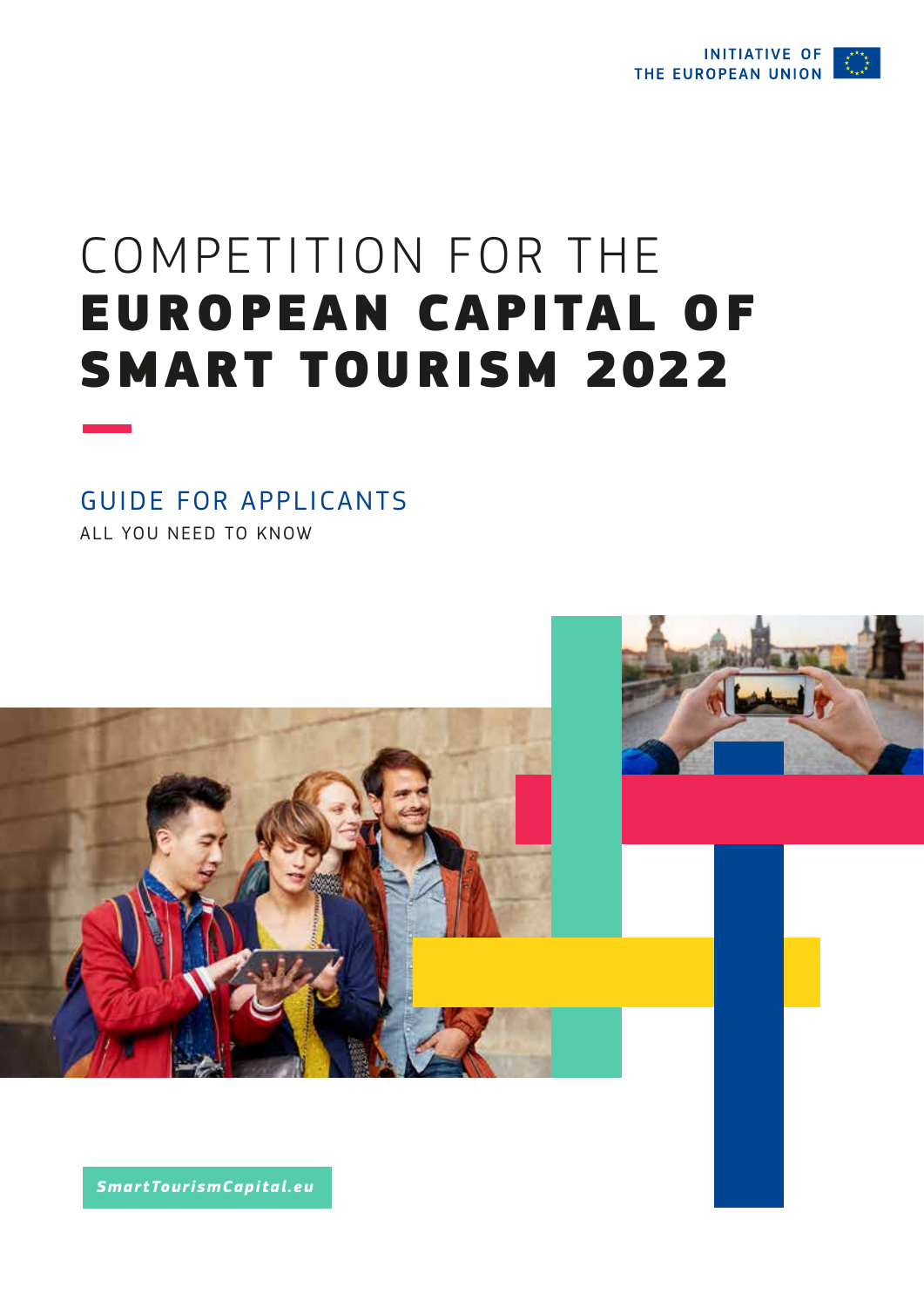# TABLE OF CONTENTS

| 1.    | <b>ABOUT THE INITIATIVE</b>               | 3              |
|-------|-------------------------------------------|----------------|
| 2.    | <b>TIMELINE</b>                           | 4              |
| 3.    | ADMISSIBILITY AND ELIGIBILITY             | 4              |
| 3.1   | Admissibility requirements                | 4              |
| 3.2   | Eligibility requirements                  | 5              |
| 3.3   | Exclusion criteria                        | 5              |
| 4.    | AWARD CATEGORIES AND ASSESSMENT CRITERIA  | 7              |
| 4.1   | Award categories                          | $\overline{7}$ |
| 4.2   | Assessment criteria and guidelines        | 8              |
| 5.    | THE EVALUATION PROCESS                    | 9              |
| 5.1   | Evaluation step 1                         | 9              |
| 5.2   | Evaluation step 2                         | 10             |
| 6.    | ANNOUNCING THE WINNERS                    | 11             |
| 7.    | HOW TO APPLY: STEP BY STEP                | 11             |
| 7.1   | Getting started                           | 11             |
| 7.2   | How to apply                              | 11             |
| 7.2.1 | Step 1: Create your account               | 11             |
| 7.2.2 | Step 2: Filling in the application form   | 12             |
| 7.2.3 | Step 3: Editing your proposal             | 15             |
| 7.2.4 | Step 4: Submission                        | 15             |
| 7.2.5 | Step 5: Application Status page           | 15             |
| 7.2.6 | General information                       | 16             |
| 8.    | PUBLICITY - PROMOTING THE AWARD           | 16             |
| 8.1   | Publicity by the winners                  | 16             |
| 8.2   | Publicity by the Commission               | 16             |
| 8.3   | Launching events in winning cities        | 17             |
| 9.    | LEGAL NOTICE                              | 17             |
| 9.1   | Dissemination and exploitation of results | 17             |
| 9.2   | Conflict of interests                     | 18             |
| 9.3   | Liability for damages                     | 18             |
| 9.4   | Checks, audits and investigations         | 18             |
| 9.5   | Withdrawal of the title and award         | 18             |
| 9.6   | Cancellation of the contest               | 19             |
| 9.7   | Complaints                                | 19             |
| 10.   | CONTACT                                   | 19             |
|       | ANNEX Proof of Mayor's endorsement        | 20             |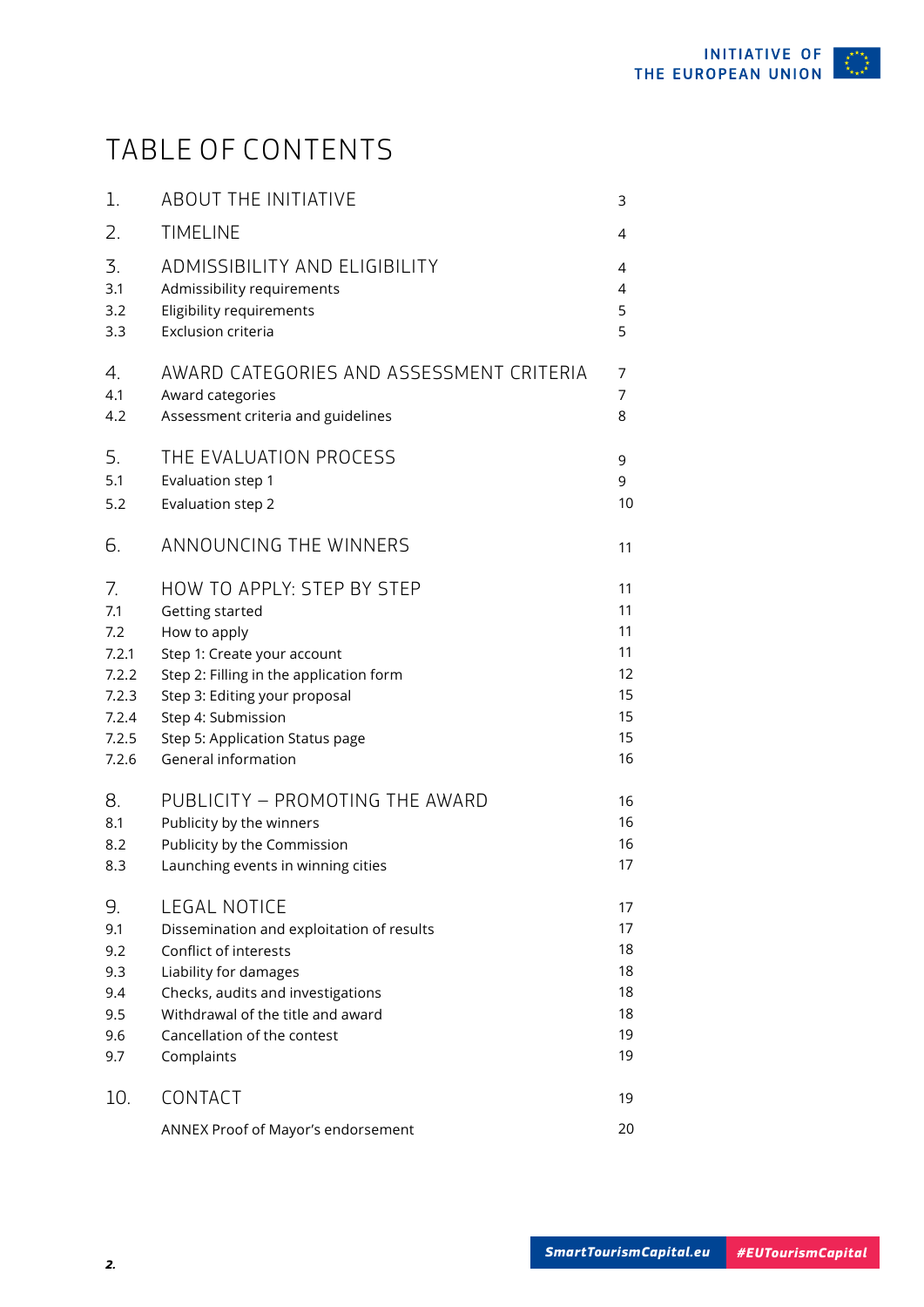*ACCESSIBILITY*

# <span id="page-2-0"></span>1. ABOUT THE INITIATIVE

The **European Capital of Smart Tourism** is an EU initiative, currently financed under the COSME Programme. It is built on the successful experience of the Preparatory Action proposed by the European Parliament and implemented by the European Commission in 2019 and 2020.

The initiative seeks to strengthen tourism-generated innovative development in European cities and their surroundings, increase their attractiveness, and foster economic growth and job creation. It also aims to establish a framework for the exchange of best practices between cities participating in the competition, create opportunities for cooperation and new partnerships.

The 2022 European Capital of Smart Tourism is the third edition of the competition. Gothenburg and Málaga were selected as the winners of the 2020 European Capitals of Smart Tourism competition, while Helsinki and Lyon won the inaugural competition and jointly held the titles of 2019 European Capitals of Smart Tourism.

This Guide for Applicants contains all information applicant cities need to know about the competition for the European Capital of Smart Tourism 2022.

For the purpose of this initiative, a smart tourism capital is defined as a destination facilitating access to tourism and hospitality products, services, spaces and experiences through ICT-based (Information and communications technology) tools. It also implements innovative, intelligent solutions and fosters the development of entrepreneurial businesses and their interconnectedness.

In line with this overarching definition, the initiative will showcase exemplary practices by tourism destinations in implementing innovative and intelligent solutions in four categories:

*SUSTAINABILITY DIGITALISATION CULTURAL HERITAGE & CREATIVITY*

The two cities showing the most intelligent, innovative and inclusive solutions in all the abovementioned areas – and convincing the European Jury with an attractive programme for the year of the title – will be awarded the title of **"European Capital of Smart Tourism 2022".**

For your city to become a European Capital of Smart Tourism, you will have to show us what your exemplary and innovative solutions in sustainable and accessible tourism development are, as well as how you are capitalising on your cultural heritage for tourism. All that, paired with innovative digital tools and creative ways to enhance your visitors' experience.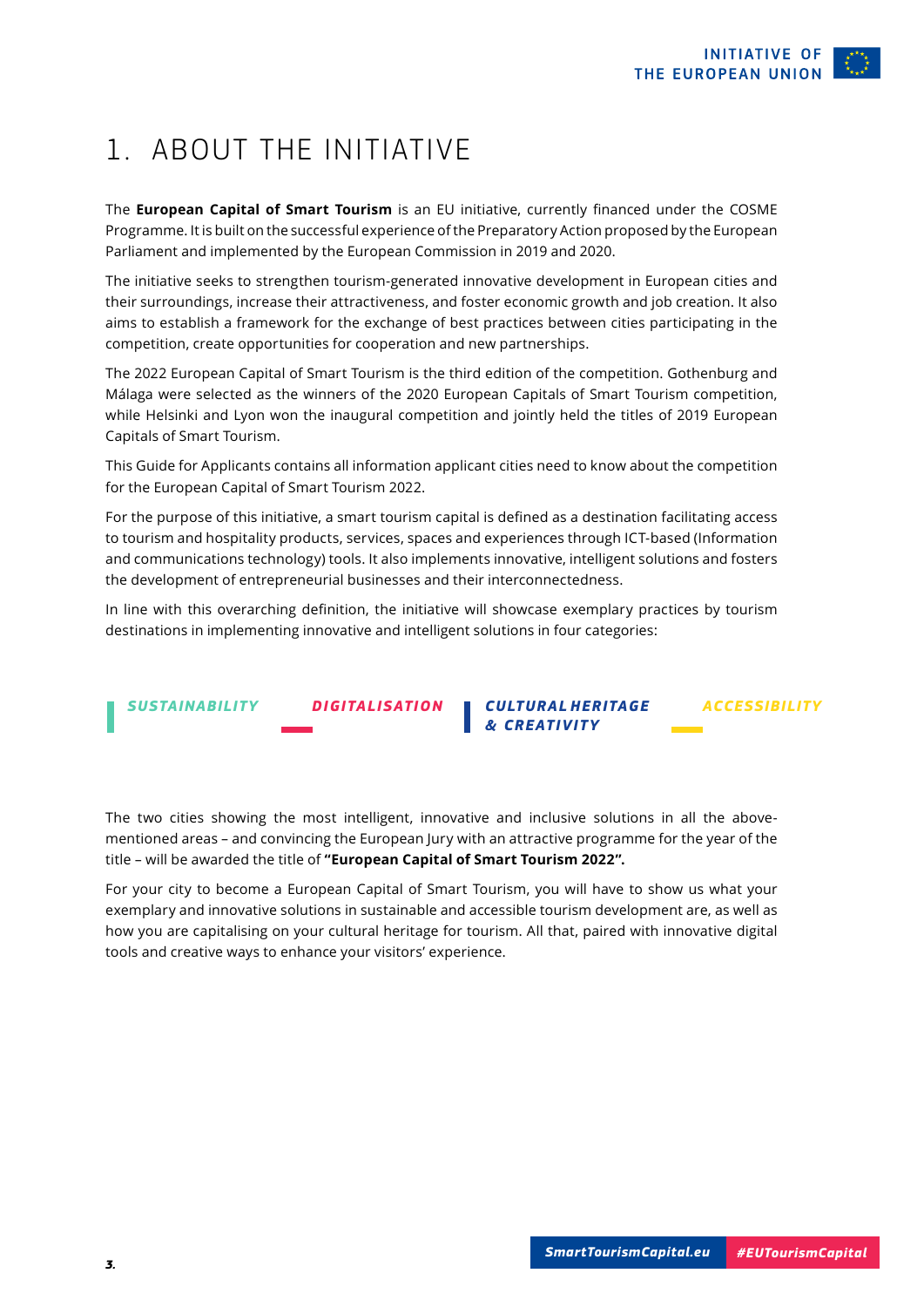## <span id="page-3-0"></span>2. TIMELINE

| Launch of competition                                                                     | 22 April 2021               |
|-------------------------------------------------------------------------------------------|-----------------------------|
| Application deadline                                                                      | 16 June 2021 by 17:00 (CET) |
| Evaluation Phase – including evaluation<br>step 1 by independent experts                  | June - August 2021          |
| Announcement to shortlisted finalists                                                     | September 2021              |
| Presentation of finalists in front<br>of the European Jury and<br>announcement of winners | November 2021               |

### 3. ADMISSIBILITY AND ELIGIBILITY

#### 3.1 ADMISSIBILITY REQUIREMENTS

- Applications must be submitted the latest by **16 June 2021 at 17:00 CET.** Applications received after this deadline will not be accepted.
- All applicati[ons must be submitted via the on](http://www.smarttourismcapital.eu)line application submission tool, which is accessible via **www.SmartTourismCapital.eu.** Applications submitted by any other form will not be taken into account.
- Applications must be readable, accessible and printable.
- We will only be able to accept applications that are complete in all their parts, including the requested signed and stamped Mayor's Endorsement.
- **You will be asked to provide an answer to all four categories (Accessibility, Digitalisation, Sustainability, Creativity & Cultural heritage). We will not be able to accept applications which only answer to one, two, or three of the categories.**
- You may apply in any official language of the European Union. You can find a list of all eligible languages **[here](https://europa.eu/european-union/about-eu/eu-languages_en)**. We would suggest writing, or submitting material, in English, to the extent possible, to speed up the evaluation process and comparability of applications.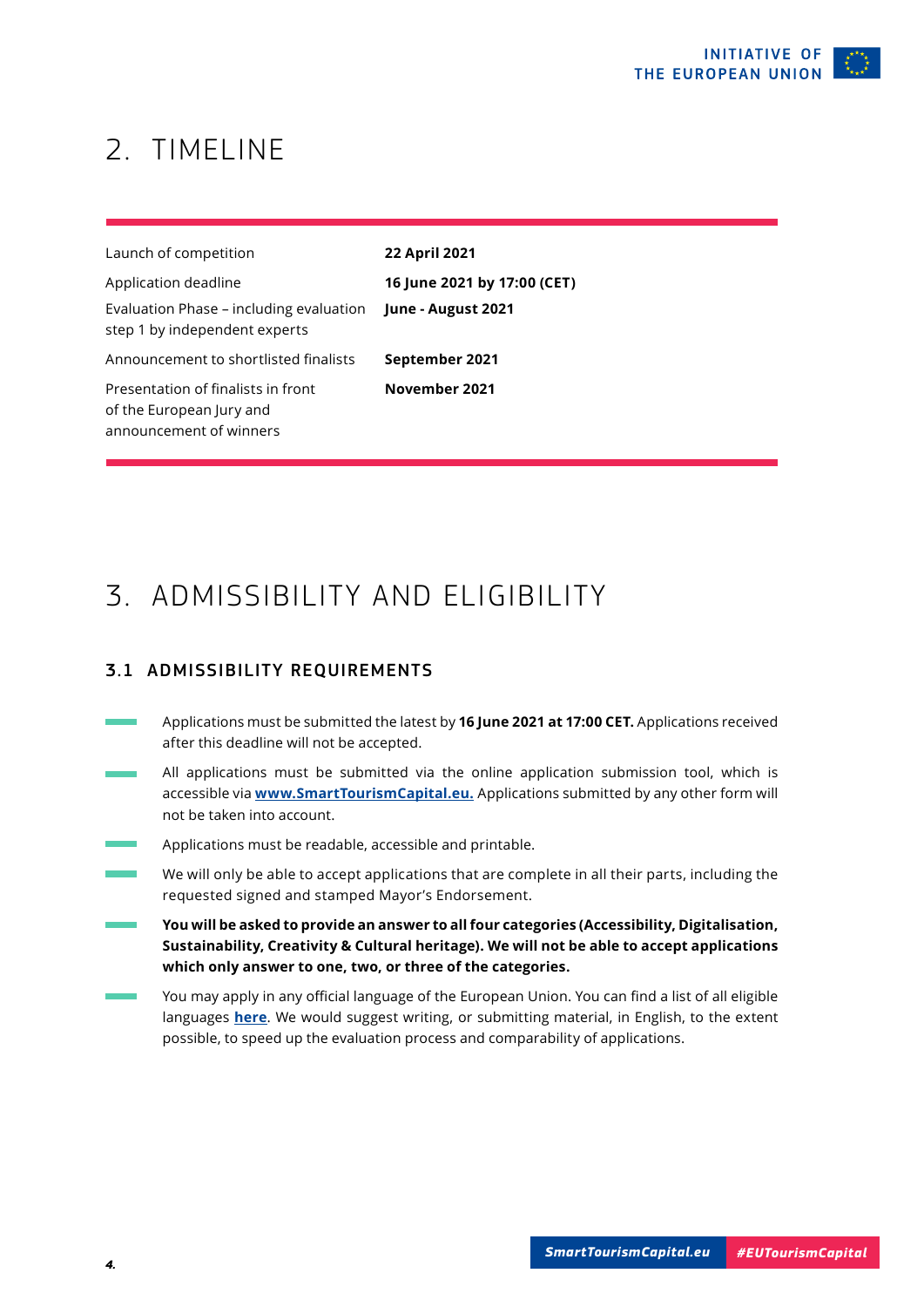#### <span id="page-4-0"></span>3.2 ELIGIBILITY REQUIREMENTS

The eligibility criteria for applying to win the title of **"European Capital of Smart Tourism 2022"** are as follows:

- **1.** The European Capital of Smart Tourism competition is open to EU Member States, as well as the non-EU countries that take part in the COSME programme<sup>1</sup>.
- **2.** All cities that are located in an EU Member State or a non-EU country participating in the COSME programme, which have more than 100 000 inhabitants, can apply for the title.
- **3.** In countries where no city has more than 100 000 inhabitants, the largest city is eligible to apply. For small states with the number of inhabitants below 1 million by 31 December 2020, cities with more than 10 000 inhabitants are eligible to apply.
- **4.** A "city" is understood to be an urban area, (excluding conurbations), and is understood as an administrative unit governed by a city council or another form of elected body.

 A metropolitan area or a larger urban zone is allowed to apply under the following **conditions:** it includes a city of more than 100,000 inhabitants and is promoted/branded as a tourism destination in line with the local/regional/national tourism development and promotion strategy. In that case, the application should be submitted by the city (of more than 100,000 inhabitants) and in case awarded, the city will bear the title of the "European Capital of Smart Tourism 2022")

- **5.** The signatory of the application should be the Mayor or the highest-ranking city representative, authorised by national law to legally represent the city.
- **6.** The EUROSTAT database for the last available year is a reference for checking the number of inhabitants for cities in EU Member States:

#### **http://appsso.eurostat.ec.europa.eu/nui/show.do?dataset=urb\_cpop1&lang=en**

For non-EU countries that take part in the COSME programme, the national statistics office database for the last available year act as reference for population data.

**7.** All cities meeting the aforementioned requirements can apply to become the European Capital of Smart Tourism 2022, even if they have already won a city award by the European Union and/or if they currently hold an award by the European Union in this year's cycle, with the exception of European Capitals of Smart Tourism 2019 winners (Helsinki and Lyon), and the 2020 winners (Gothenburg and Málaga).

The European Commission may perform specific checks when assessing the eligibility criteria.

#### 3.3 EXCLUSION CRITERIA

#### Cities will be disqualified should any, or more than one, of the following apply:

The applying city is subject to an administrative sanction (i.e. exclusion)**<sup>2</sup>**

The applying city is in one of the following situations**3** :

<sup>&</sup>lt;sup>1</sup> Albania, Armenia, Bosnia and Herzegovina, Iceland, Kosovo, Moldova, Montenegro, North Macedonia, Serbia, Turkey, Ukraine and United Kingdom https://ec.europa.eu/docsroom/documents/39579

<sup>2</sup> See Articles 131(4) and 106(1) Financial Regulation

<sup>3</sup> See Articles 138(2) and 106(1), 107 of the Regulation (EU, Euratom) No 966/2012 of the European Parliament and of the Council of 25 October 2012 on the financial rules applicable to the general budget of the Union and repealing Council Regulation (EC, Euratom) No 1605/2002 (OJ L 218, 26.10.2012, p.1).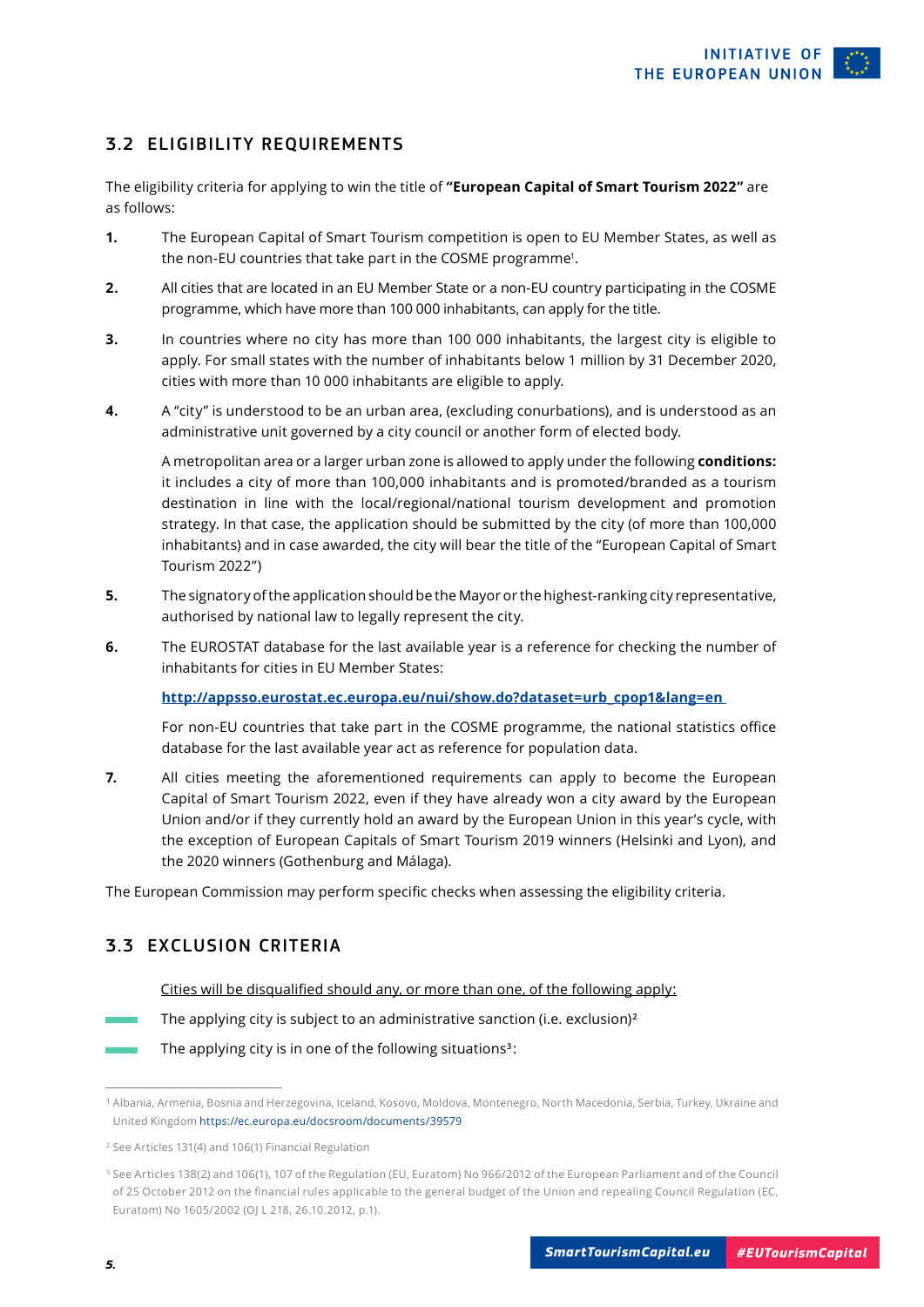- Bankrupt, being wound up, having their affairs administered by the courts, entered into an arrangement with creditors, has suspended business activities or is subject to any other similar proceedings or procedures under national law (including persons with unlimited liability for the participant's debts)
- Declared in breach of social security or tax obligations by a final judgment or decision (including persons with unlimited liability for the participant's debts)
- Found guilty of grave professional misconduct<sup>4</sup> by a final judgment or decision (including persons with powers of representation, decision-making or control)
- Convicted of fraud, corruption, involvement in a criminal organisation, money laundering, terrorism-related crimes (including terrorism financing), child labour or human trafficking (including persons having powers of representation, decision-making or control)
- Shown significant deficiencies in complying with main obligations under a procurement contract, grant agreement or grant decision financed by the EU or Euratom budget (including persons having powers of representation, decision-making or control)
- Found guilty of irregularities within the meaning of Article 1(2) of Regulation No 2988/95 (including persons with powers of representation, decision-making or control)
- Applicants have misrepresented information required for participating in the contest or failed to submit such information.
- Any conflict of interest, in any form, duration, or severity, is in existence between applicants and the evaluation panel and/or the organisers of the competition, at the time of application, and throughout the process. For more details, please see par. "9.2 Conflict of interests".

### 4. AWARD CATEGORIES AND ASSESSMENT CRITERIA

In the application form, the city will be asked to write four essays to present its best practices and measures implemented under each of the four award categories **(Accessibility, Digitalisation, Sustainability, Creativity & Cultural heritage)** to improve its profile as a tourism destination. To give room to the overarching context and the interconnectedness of all categories, cities are also required to write an introductory essay describing their performance as a tourism destination overall. For more details, please see par. "6. How to apply: Step by step".

#### 4.1 AWARD CATEGORIES

Here you will find detailed information on what is meant by each of the categories as well as some examples. These are intended to help you gain a better understanding of the different categories. The examples for the categories below are **by no means exhaustive**, they are meant as a general orientation. We encourage you to think beyond these examples and to demonstrate your city's specific cases, concrete actions and solutions.

<sup>4</sup> Professional misconduct includes: violation of ethical standards of the profession, wrongful conduct with impact on professional credibility, false declarations/misrepresentation of information, participation in a cartel or other agreement distorting competition, violation of IPR, attempting to influence decision-making processes or obtain confidential information from public authorities to gain an advantage.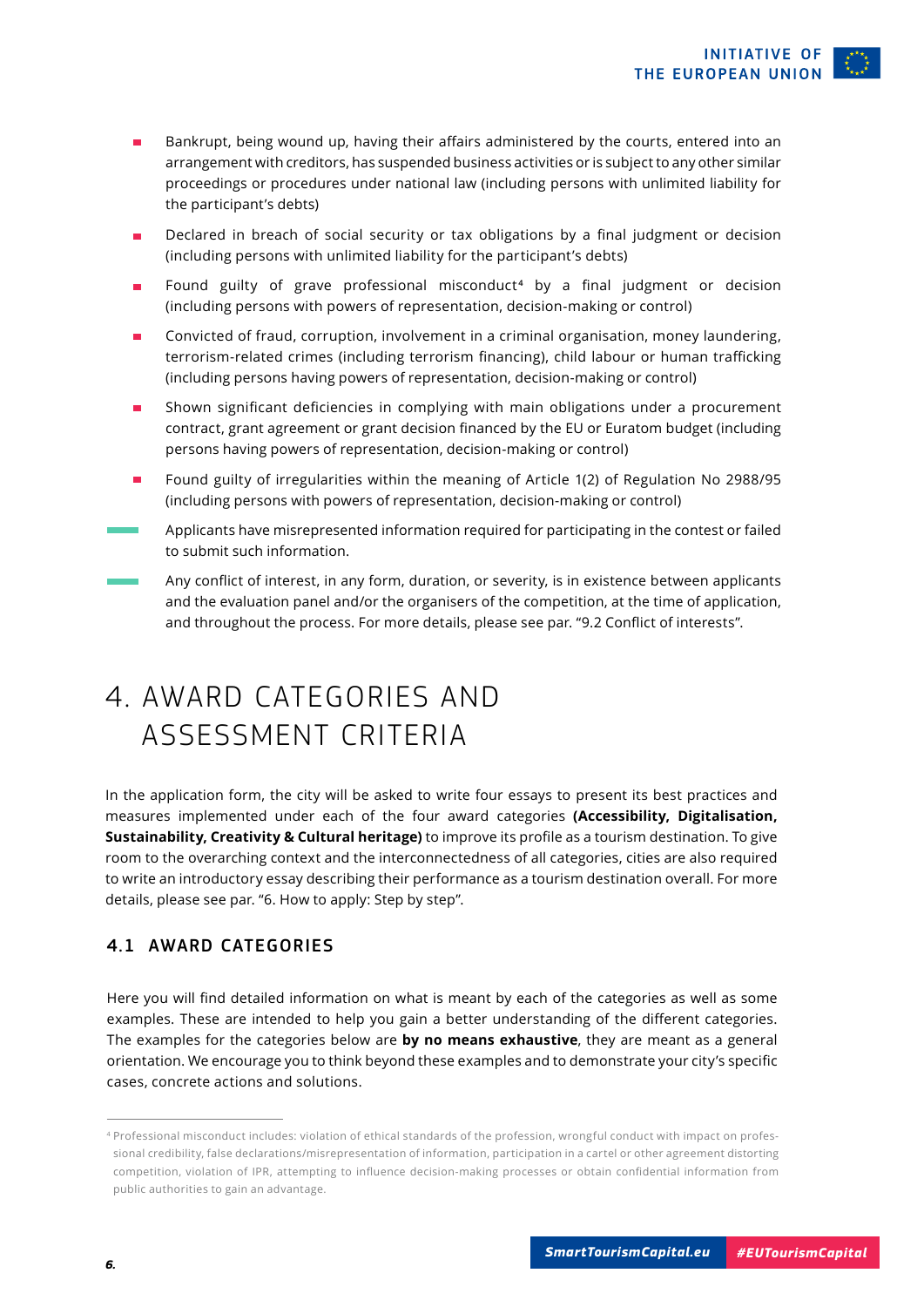<span id="page-6-0"></span>*ACCESSIBILITY:* : Explain if your city is physically accessible to travellers with special access needs, regardless of age, their social or economic situation and whether they have disabilities or not. Being accessible means to be easily reachable by different means of transport and with a strong network in and around the city. How accessible is your city – by car, train, plane, and bike? Beyond the infrastructure, are your tourism services accessible to all? Please describe whether you are a barrier-free destination for – as an example – people in a wheelchair, with mobility challenges, for families with strollers, etc. Furthermore, tell us what your infrastructure looks like! Your restaurants, museums, walking tours – is information available in multiple languages? Is the service-staff multilingual? Is there a street guidance routing for blind people? How accessible are your tourism services for people with mental disabilities, people hard of hearing, parents with young children, the elderly, etc.? Describe your services, activities, exhibitions and attractions and tell us whether they allow everyone – regardless of disabilities – to participate. Also, do not forget to tell us how accessible your booking systems, websites and services are – they are a part of it all. Do you offer multilingual information? Are the websites/apps user-friendly and intuitive?

*SUSTAINABILITY:* Is your city working to preserve and enhance the natural environment and resources and balancing economic and socio-cultural development? We want to know how you are managing natural resources (including innovative environmentally-friendly measures) as a tourism destination, and if you are implementing resource efficiency measures and actions aimed at combating, or adapting to, climate change. Being sustainable goes even further – are you putting in place measures aimed at reducing tourism seasonality? Are you working on involving the local community? Do you share revenues with local communities? Are local tourism revenues channelled into local development, communities and businesses? How does your city as a tourism destination contribute to local employment (e.g., that a sustainable tourism activity provides an alternative economic income to the usual local activities)? How does your city support businesses and local communities to develop sustainable solutions or collaborations for the tourism industry?

*DIGITALISATION:* Being a digital tourism city means offering innovative tourism and hospitality information, products, services, spaces and experiences adapted to the needs of the consumers through ICT-based solutions and digital tools. Are you providing digital information about your destination, its attractions and tourism offers? Is your information on public transport, attractions and accommodation digitally accessible, or even integrated? Do businesses have a digital-friendly environment to grow in? Are you supporting tourism businesses in the development and use of digital skills and tools? Do you use digital solutions for enhancing innovative tourism offers?

*CREATIVITY AND CULTURAL HERITAGE:* Is your city making resourceful use of its cultural heritage and creative industries to enrich tourism experience and quality of life? What actions are you implementing to boost the recognition of your city as a smart tourism destination and to incorporate the tangible and intangible heritage of your art, history and culture in its centre and surroundings, in your enhanced tourism offer? How do you use cultural heritage and creativity to attract tourists, as well as exploit synergies between tourism and cultural and creative industries?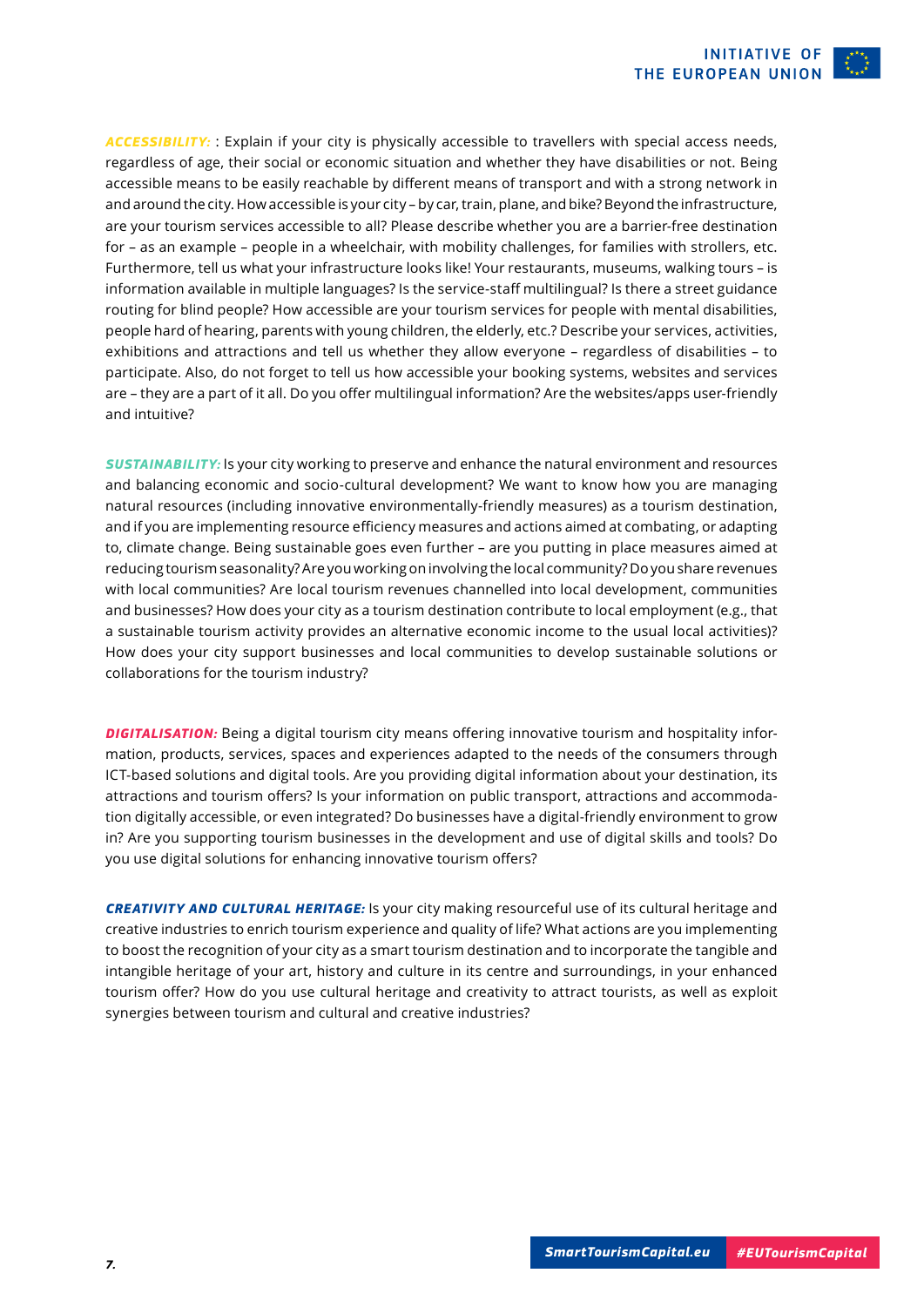#### <span id="page-7-0"></span>4.2 ASSESSMENT CRITERIA AND GUIDELINES

The cities need to describe concrete examples of measures implemented under all four categories described above. How well a city is performing in these four categories will be assessed on the basis of the following **four assessment criteria:**

- **How smart and feasible are the implemented measures?** Applying this criterion, the evaluating experts will assess how advanced and original the implemented measures are in each category. They will look at why this measure was innovative in the applicant city, what new technologies were applied, how they have changed the tourism experience and if they can be implemented in other cities. **1.**
- **How convincing is the strategic approach in terms of sustainable actions? How durable are the measures over time?** Under this criterion, the experts will assess the strategic, longterm solution-based approach, instead of just short-term problem fixing in each category. It will also be assessed, how the results of the implemented measures are being sustained over time. **2.**
- **How inclusive are the implemented measures for different social groups?** Under this criterion, the evaluating experts will assess in each category if the implemented programmes and measures are allowing people of every age, cultural or religious background, and, regardless of any disability or lack of local language skill, to participate in the tourism offer/ services. Under this criterion, the experts will also assess if the implemented measures address and are adapted to different social groups, for example families, seniors, etc. **3.**
- **Is there a system of indicators aimed to determine the effectiveness of the measures? How effective are these measures?** Under this criterion, the experts will assess in each category the effectiveness and the impact of the measures on the local business environment and the local community. Detailed information about the tangible and, where possible, measurable impacts of the implementations, including delivering quantitative data on relevant indicators, will support the assessment. **4.**

**Remember:** When describing your measures in each category, make sure you address the four assessment criteria above. The more specific you are in describing your best practices, the better the chance to score high in the above mentioned criteria. Please mention how the implementation of the measure changed the tourism in your city, what impact it brought on tourism arrivals/ employment/tourists satisfaction ratings. **Give us concrete numbers, if you have them, and demonstrate the tangible, measurable results of your actions.** 

**Presenting tangible and measurable impacts of the measures implemented will increase chances of your application to be scored high.**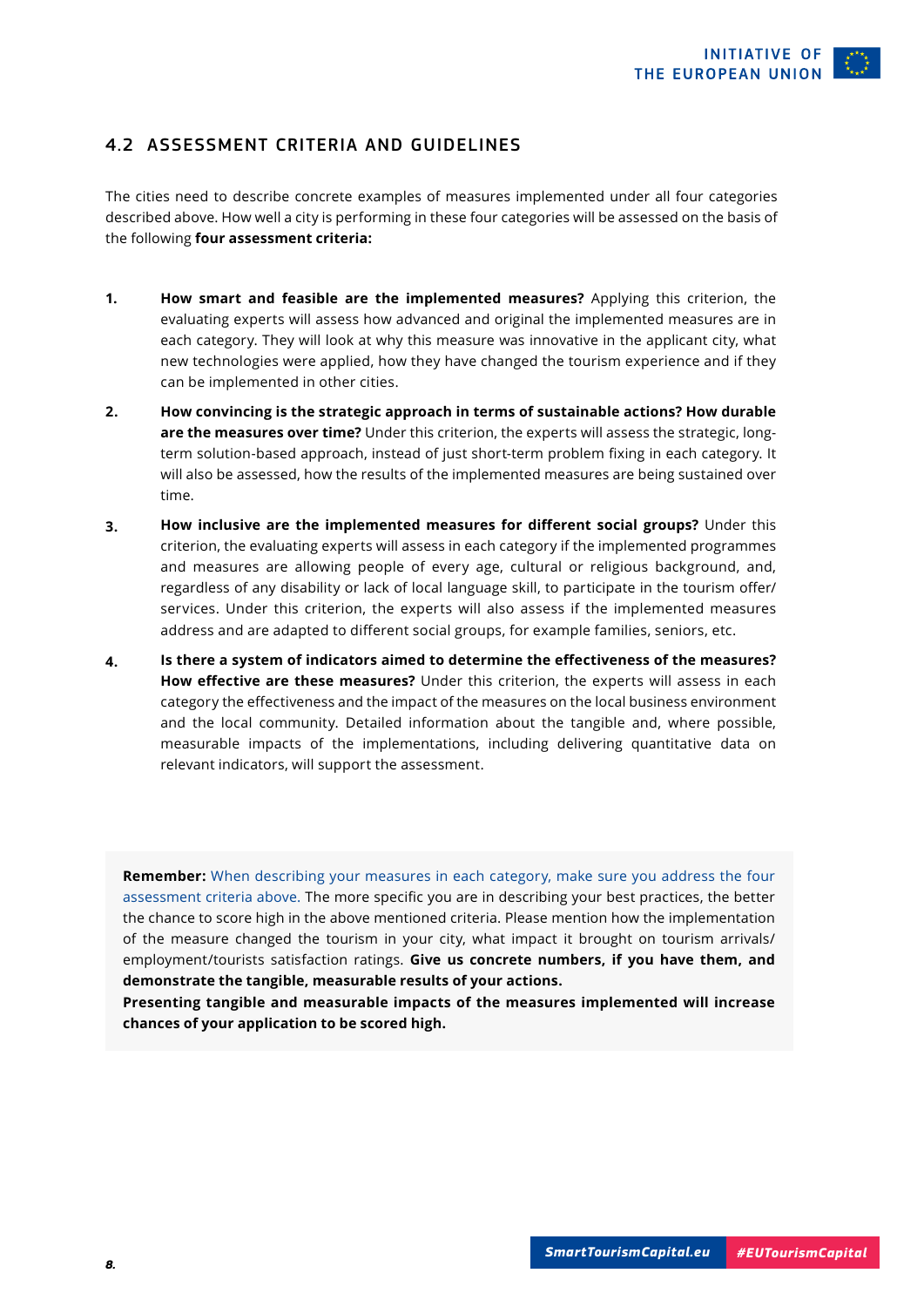# <span id="page-8-0"></span>5. THE EVALUATION PROCESS

#### 5.1 EVALUATION STEP 1

All submitted applications, under the condition that they are admissible and eligible, will be reviewed during a pre-selection phase (Evaluation step 1) by a panel of independent experts in the field of tourism. Each of the experts has an in-depth knowledge in at least one of the categories of the competition.

The experts will evaluate and score each application in the four award categories (accessibility, sustainability, digitalisation, creativity & cultural heritage, see point 4.1.), on the basis of the four assessment criteria (listed under 4.2.). The evaluating experts will score them as follows (half marks are possible, decimals are not):

For each assessment criterion the city can score from 0 to 5 points.

Therefore, for each category, the city can get a maximum of 20 points.

Overall, for all categories together, the city can score a maximum of 80 points.

| <b>ASSESSMENT CRITERIA</b>                                                                                                                                 | CATEGORY 1:<br><b>ACCESSIBILITY</b> | CATFGORY 2:<br><b>SUSTAINABILITY</b> | CATEGORY 3:<br><b>DIGITALISATION</b> | CATEGORY 4:<br><b>CULTURAL HERITAGE</b><br><b>AND CREATIVITY</b> |
|------------------------------------------------------------------------------------------------------------------------------------------------------------|-------------------------------------|--------------------------------------|--------------------------------------|------------------------------------------------------------------|
| <b>CRITERION 1: How smart</b><br>and feasible are the<br>implemented measures?                                                                             | $MIN O - MAX$<br>5 POINTS           | $MIN O - MAX$<br>5 POINTS            | $MIN O - MAX$<br>5 POINTS            | $MIN 0 - MAX$<br>5 POINTS                                        |
| <b>CRITERION 2: How</b><br>convincing is the strategic<br>approach in terms of<br>sustainable actions? How<br>durable are the measures<br>over time?       | $MIN O - MAX$<br>5 POINTS           | $MIN O - MAX$<br>5 POINTS            | $MIN O - MAX$<br>5 POINTS            | $MIN O - MAX$<br>5 POINTS                                        |
| <b>CRITERION 3: How inclusive</b><br>are the implemented<br>measures for different<br>social groups?                                                       | $MIN O - MAX$<br>5 POINTS           | $MIN 0 - MAX$<br>5 POINTS            | $MIN 0 - MAX$<br>5 POINTS            | $MIN 0 - MAX$<br>5 POINTS                                        |
| <b>CRITERION 4: Is there</b><br>a system of indicators<br>aimed to determine<br>the effectiveness of the<br>measures? How effective<br>are these measures? | $MIN 0 - MAX$<br>5 POINTS           | $MIN 0 - MAX$<br>5 POINTS            | $MIN 0 - MAX$<br>5 POINTS            | $MIN 0 - MAX$<br>5 POINTS                                        |
| <b>MAXIMUM SCORE</b>                                                                                                                                       | 20                                  | 20                                   | 20                                   | 20                                                               |

#### OVERALL MAXIMUM SCORE: 80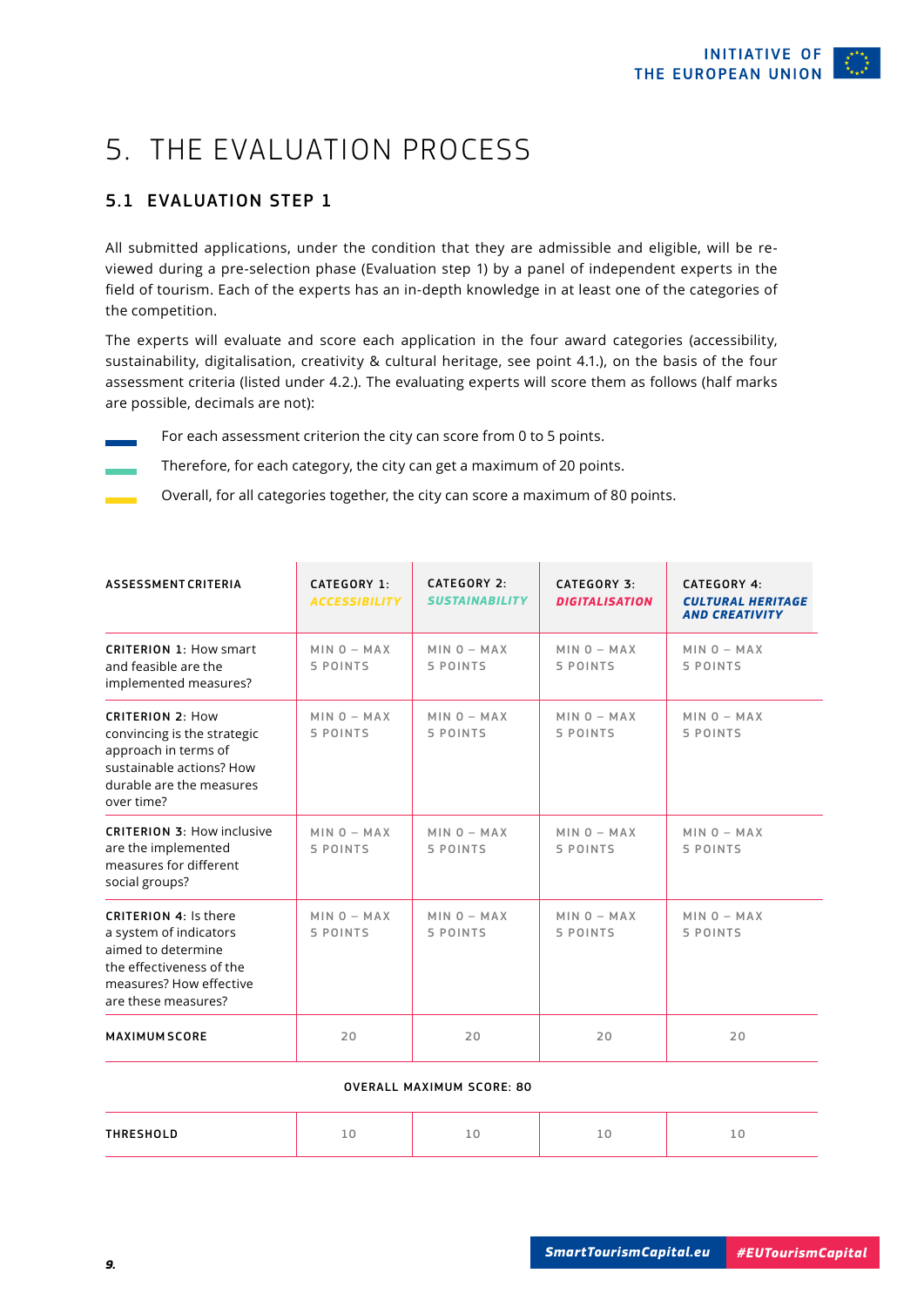<span id="page-9-0"></span>In order to be shortlisted and compete for the title of the European Capital of Smart Tourism 2022 in front of the European Jury, applicant cities must pass an initial threshold of 50 % of the maximum possible score in each award category (at least 10 points in each award category).

The European Commission reserves the right to assess whether the number of applications is lower than expected, and to adjust the threshold accordingly.

Applicant cities that received the minimum necessary score in all four categories individually and hence pass the first threshold will be ranked according to their overall score of all four categories combined.

It is always the highest overall score of all four categories combined that will decide on the qualification of a city to be shortlisted.

#### **A maximum of 7 cities with the highest overall score will be shortlisted as finalists.**

If two or more applications achieve the same overall score and that would result in more than 7 potential top-scorers, an independent panel of experts and advisors will compare these applications against each other to recommend a maximum of 7 cities to be shortlisted.

On the basis of the evaluation of the experts, the Commission will establish a shortlist of a maximum of 7 cities that will be shortlisted.

**In previous editions, cities have been awarded for their outstanding achievements in single categories of the competition. However, this will not be the case in the European Capital of Smart Tourism 2022 competition.** 

#### 5.2 EVALUATION STEP 2

In September 2021, applicant cities will be informed whether they are shortlisted or not.

The shortlisted cities will be invited to present their candidatures and the programme they intend to implement during 2022 as the potential European Capital of Smart Tourism, in front of the European Jury in November 2021.

Each finalist city is free to propose the activities it deems relevant (promotional actions, events, marketing measures, launching of specific projects, etc.….). The city will need to present how it foresees to use the title of the "European Capital of Smart Tourism" for promotion activities and for raising its profile as a tourism destination. It should describe the added value the title would bring to position the city as a tourism destination and to attract tourists from third countries. The presentation should also elaborate on how the title would contribute to foster the smart tourism development in the city and how the city would involve other European cities in promoting and disseminating smart tourism ideas and best practices.

The finalist cities will receive further guidelines on this presentation at a later stage.

The two European Capitals of Smart Tourism 2022 will be selected by the European Jury out of the shortlisted cities.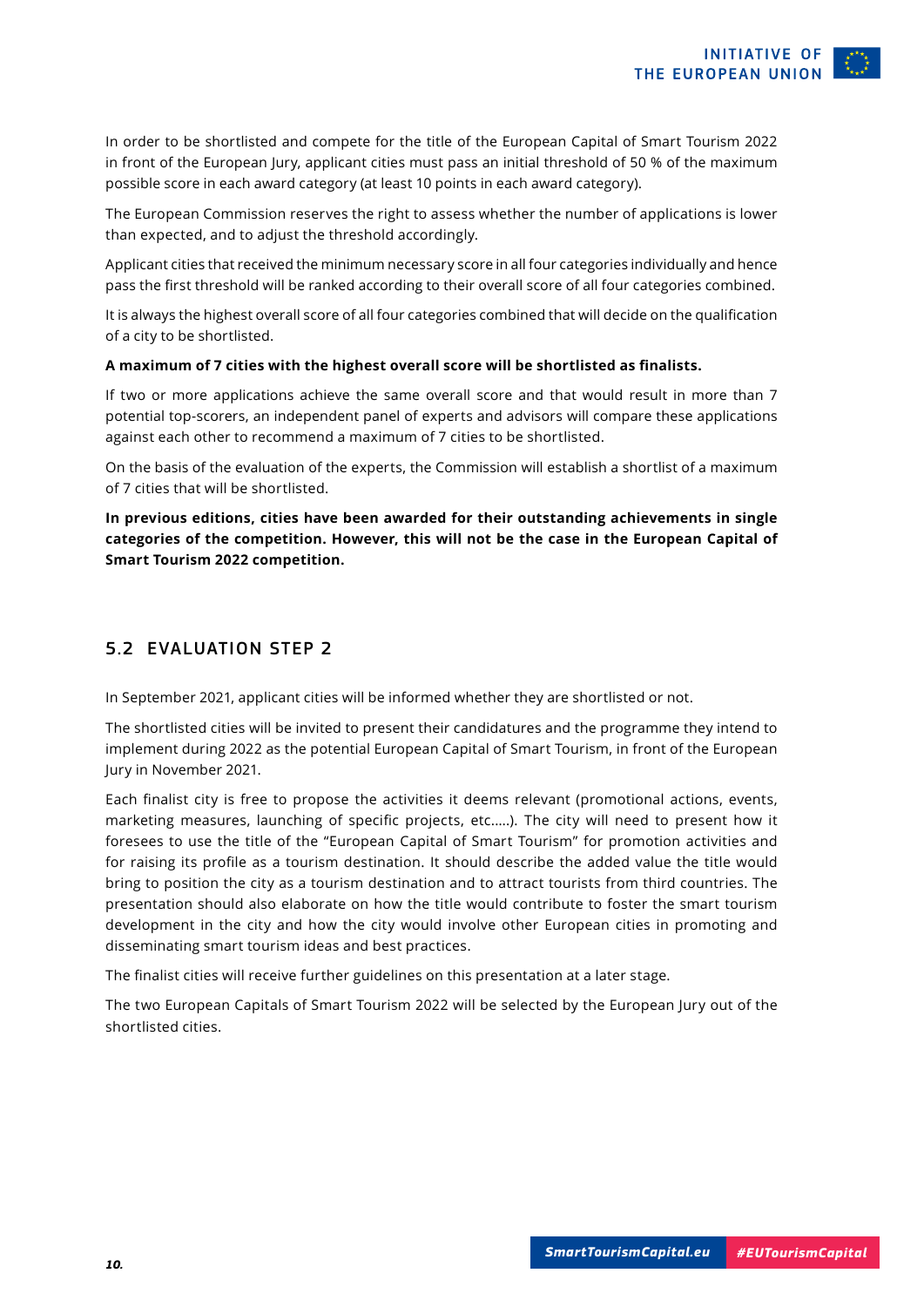# <span id="page-10-0"></span>6. AWARDING THE WINNERS

After the Jury Meeting, and still on the same day, the announcement of the winners will take place at a cocktail networking event with the participation of all shortlisted cities and the Jury members. The winning cities will receive their trophies on the day of the announcement. The European Jury Meeting and the announcement of winners will take place in November 2021.More details regarding the event will be communicated by **October 2021.**

For the participation at the Jury meeting and the announcement of winners, the cost of travel and accommodation for a maximum of 2 nights for 2 representatives per finalist city will be covered by the organisers.

The Jury meeting will be held most probably as a physical meeting in Brussels. In case the epidemiological situation does not allow for a physical meeting to held, the meeting will be held digitally.

### 7. HOW TO AP[PLY: STEP BY STEP](http://www.smarttourismcapital.eu)

#### 7.1 GETTING STARTED

You can apply in four easy steps via our electronic submission system, which you can access by clicking 'Apply now' on the contest page at **www.SmartTourismCapital.eu.**

Applications reaching us by other means are regarded as 'not submitted' and will not be evaluated. We will only accept applications that are submitted via our online application tool through the electronic submission system.

The online application tool consists of four parts:

- Create an account
- Provide administrative information
- Upload your application and necessary documents
	- Last question: where have you heard about the initiative?

#### 7.2 HOW TO APPLY

#### 7.2.1 STEP 1: CREATE YOUR ACCOUNT

You will need to create an account with your name and email address. You will then get a password sent to you via email, with which you can log in and access the application tool from every device you prefer working on. You need to create an account in order for you to log in easily any time you want to work on your application, up until the deadline for submission.

You can create multiple accounts per city and work on the application together. A single application by a city can have multiple co-authors. The person of each city who first creates an account for the city just needs to make sure, that the submitting author has allowed co-authors to edit the application/ proposal. Co-author's accounts are created automatically once the application submitter (the person first creating an account) has added these co-authors. Once this has happened, all co-authors can log in to their dashboard/account and collaborate on editing the submission.

Each account will be password secured and the application will be saved automatically, so you can gradually work on it.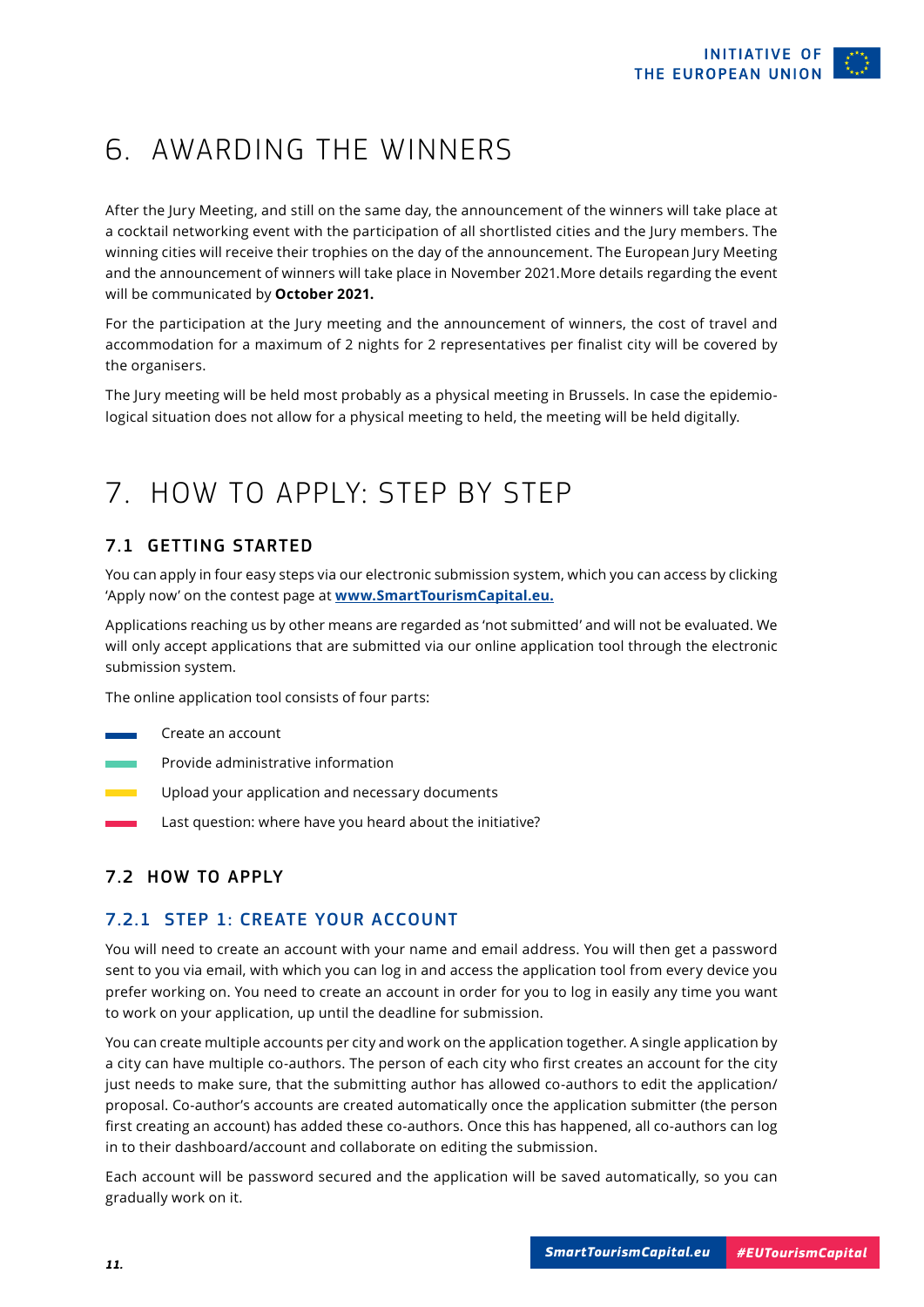#### <span id="page-11-0"></span>7.2.2 STEP 2: FILLING IN THE APPLICATION FORM

#### PART 1: APPLICANT DETAILS

You will submit your application electronically on the contest page **[www.SmartTourismCapital.eu](http://www.smarttourismcapital.eu)**

After clicking on the button **Start your application/ APPLY NOW**, you will be able to submit the first part of your application, **the applicant details:**

- Please fill in all requested information identifying your city as an applicant city to this contest,  $\blacksquare$ including contact details of one main contact person and one back-up alternative contact.
- **Please make sure to state the official name of the applying entity in both English and local**   $\blacksquare$ **language.**

| 回算<br>European Capital of Smart Tourism |                        |                                                      | LOGIN        |
|-----------------------------------------|------------------------|------------------------------------------------------|--------------|
|                                         |                        | EUROPEAN                                             | CAPITAL<br>٩ |
|                                         |                        | TOURISM<br><b><i>REGISTRATION</i></b><br><b>HOME</b> | SHART        |
|                                         | Prefix                 |                                                      |              |
|                                         | <b>Select Prefax</b>   |                                                      | ¥.           |
|                                         | First Name*            |                                                      |              |
|                                         |                        |                                                      |              |
|                                         | Last Name"             |                                                      |              |
|                                         | Enair                  |                                                      |              |
|                                         | Password' O            | Confirm Password*                                    |              |
|                                         | Country of residence * |                                                      |              |
|                                         |                        |                                                      |              |
|                                         |                        |                                                      |              |
|                                         | <b>Create Account</b>  |                                                      |              |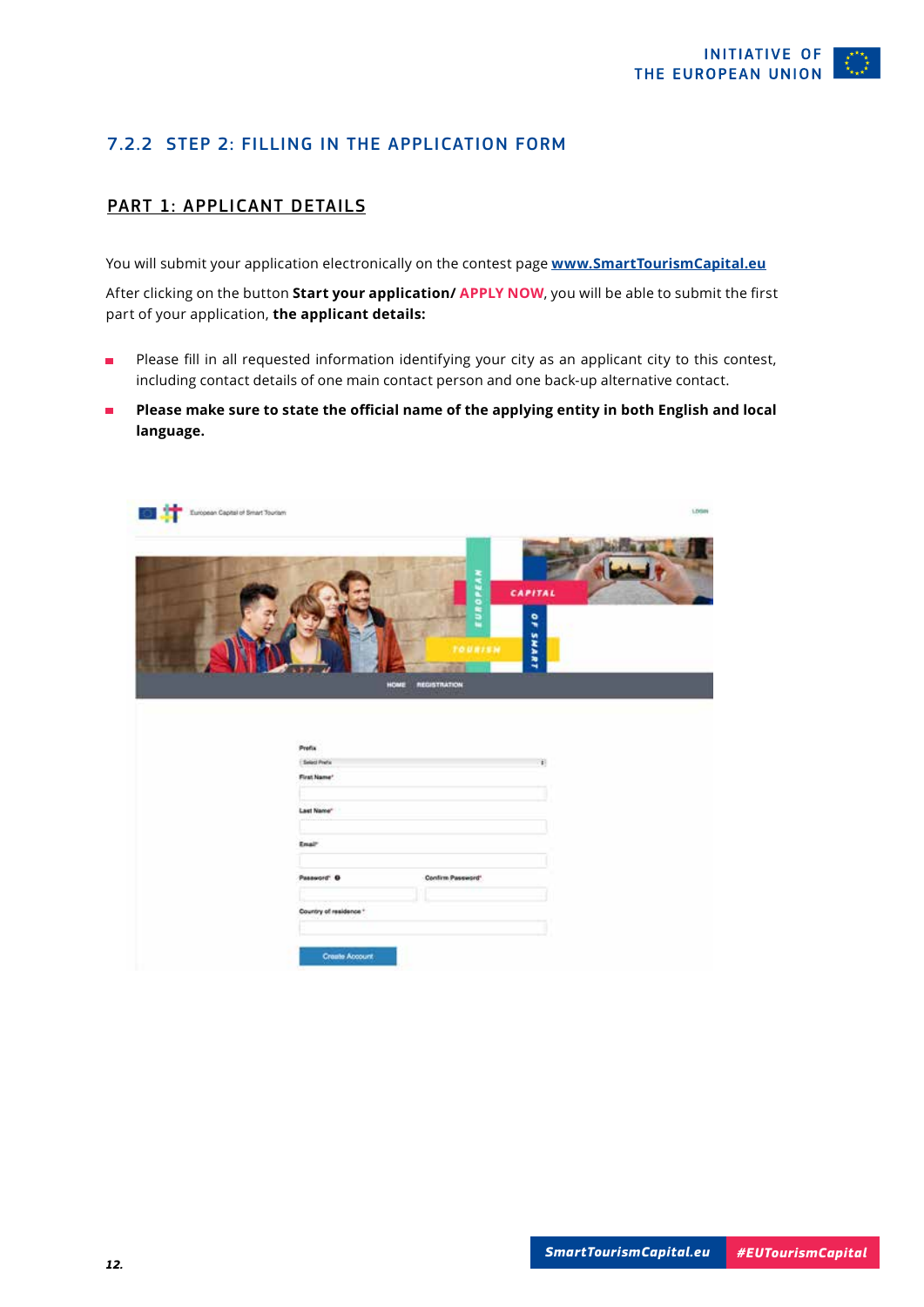| <b>APPLYING ENTITY</b><br>(OFFICIAL NAME IN EN AND LOCAL LANGUAGE)   |  |
|----------------------------------------------------------------------|--|
| <b>NAME OF CITY</b>                                                  |  |
| <b>COUNTRY</b>                                                       |  |
| NAME OF THE MAYOR / PRESIDENT OF THE CITY<br>SIGNING THE APPLICATION |  |

| <b>ADDRESS</b>                          |  |
|-----------------------------------------|--|
| WEBSITE                                 |  |
| <b>CONTACT NAME AND POSITION</b>        |  |
| <b>TELEPHONE</b>                        |  |
| <b>EMAIL</b>                            |  |
| ALTERNATIVE CONTACT (NAME AND POSITION) |  |
| <b>TELEPHONE</b>                        |  |
| <b>EMAIL</b>                            |  |

#### PART 2: YOUR APPLICATION

Here you will enter your submission into a word-based online application tool.

In order to ensure that your application is assessed with the highest level of expertise and fairness, we have assembled a panel of independent assessors, with expertise in the four categories of the initiative. The independent assessors will evaluate the specific section of the applications that pertains to their area of expertise (i.e., the assessors with expertise in accessibility will evaluate the accessibility section, those with expertise in sustainability will evaluate the sustainability section etc.). It is therefore important for you to include all the relevant information in your responses under each category. Do not be deterred from repeating information provided in a response under a different category. References to information you have provided in a response under a different category may be missed.

You can also upload additional material in support of your application illustrating measures/ best practices you will be describing (for example: promotional material, photos, statistics, user feedback, impact evaluations, etc.).

Please note that files/links in other languages will not be translated into English.

#### CITY PROFILE – DESCRIPTION OF YOUR CITY AS A TOURISM DESTINATION

Here we ask you to provide a short summary (max. 600 words) describing why your city is an attractive tourism destination and deserves to be the European Capital of Smart Tourism 2022. You may also add statistical data in regards to annual tourist numbers and/or main assets/attractions that make your city especially appealing to international tourism etc.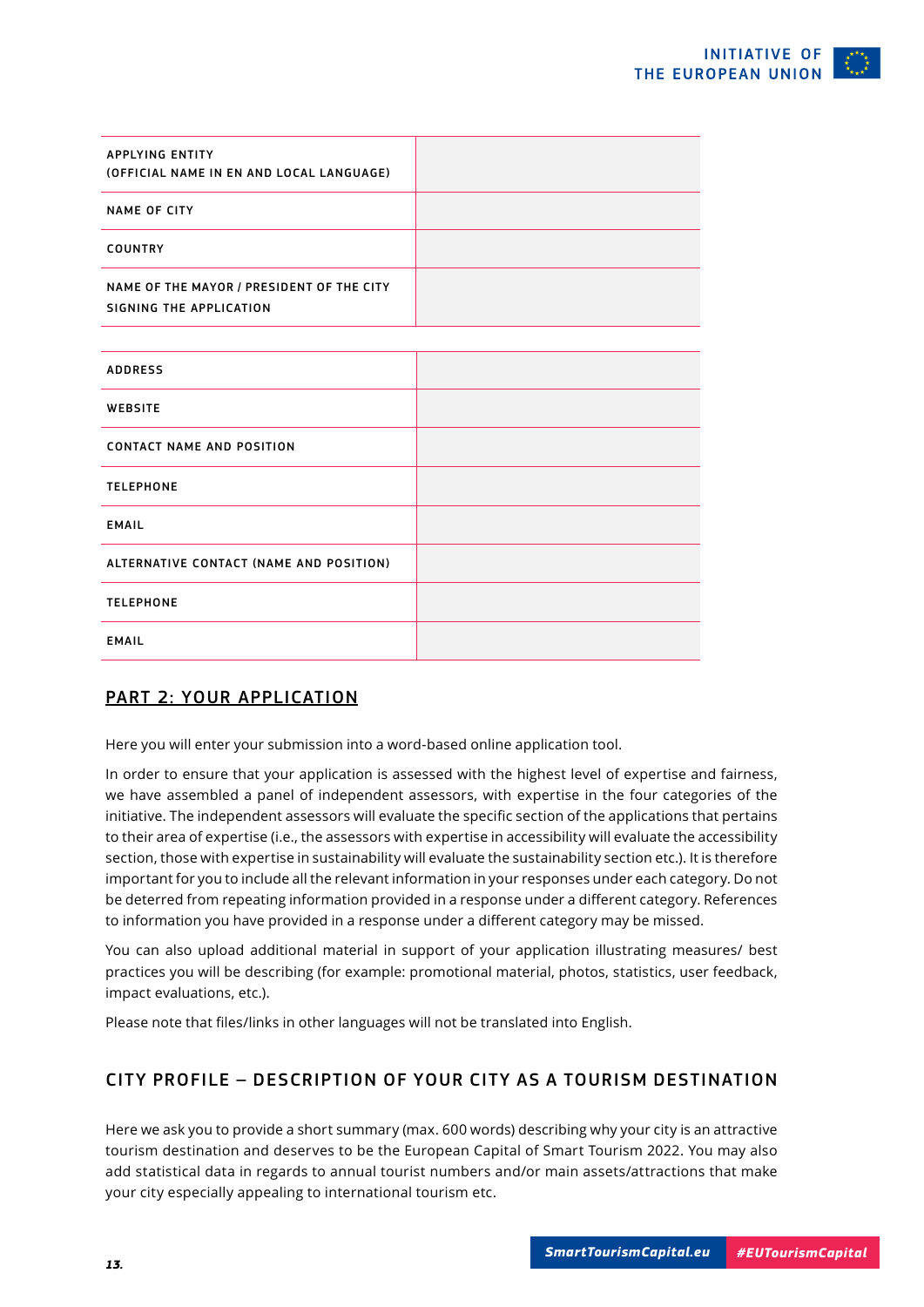

|                               | European Capital of Smart Tourism                                                                                 | LOGOUT                                                |
|-------------------------------|-------------------------------------------------------------------------------------------------------------------|-------------------------------------------------------|
|                               | z<br>EUROPEA<br><b>TOURISM</b>                                                                                    | CAPITAL<br>٩                                          |
|                               | <b>MY DASHBOARD</b><br><b>HOME</b><br><b>MY APPLICATION</b><br><b>Submit Application</b>                          | <b>SHART</b><br>Save & submit later<br>Submit<br>Back |
| Mrs. Antigoni<br>Avgeropoulou | Abstract submission guidelines can be changed from Settings > Customize instructions<br><b>Abstract Title*</b>    |                                                       |
| <b>UPDATE PROFILE</b>         | <b>Abstract Summary</b>                                                                                           | Editor<br>Preview<br>Code                             |
| R ResearchGate<br>图           | <b>n / p 画面图画 → A V Z V M Font far V Font siz V Styles V ;三 V ;三 V ≥ 国 V I ;三 区 三 三 三 三 三 三 三 三 三 三 三 三 二 二 三</b> |                                                       |
|                               |                                                                                                                   |                                                       |
|                               | Path: p                                                                                                           | Words: $0 \approx$                                    |

#### CATEGORIES 1 – 4: ACCESSIBILITY, SUSTAINABILITY, DIGITALISATION, CULTURAL HERITAGE AND CREATIVITY

In the categories 1 – 4 (accessibility, sustainability, digitalisation, cultural heritage and creativity) you are asked to describe your concrete best practices or measures you have implemented under each of them. You can write **up to 1000 words for each of the categories** and upload further supporting material and/or links that provide more information or demonstrate the best practice at the end of every section.

For all uploaded documents you must use exclusively PDFs (portable document format) up to a limit of 25GB.

Under each category described under 4.1 (see above) you can find examples of different aspects you might want to cover in your description of best practices and implemented measures. These examples are not exhaustive, and you are welcome to include any other information you deem relevant for the evaluation of your proposal.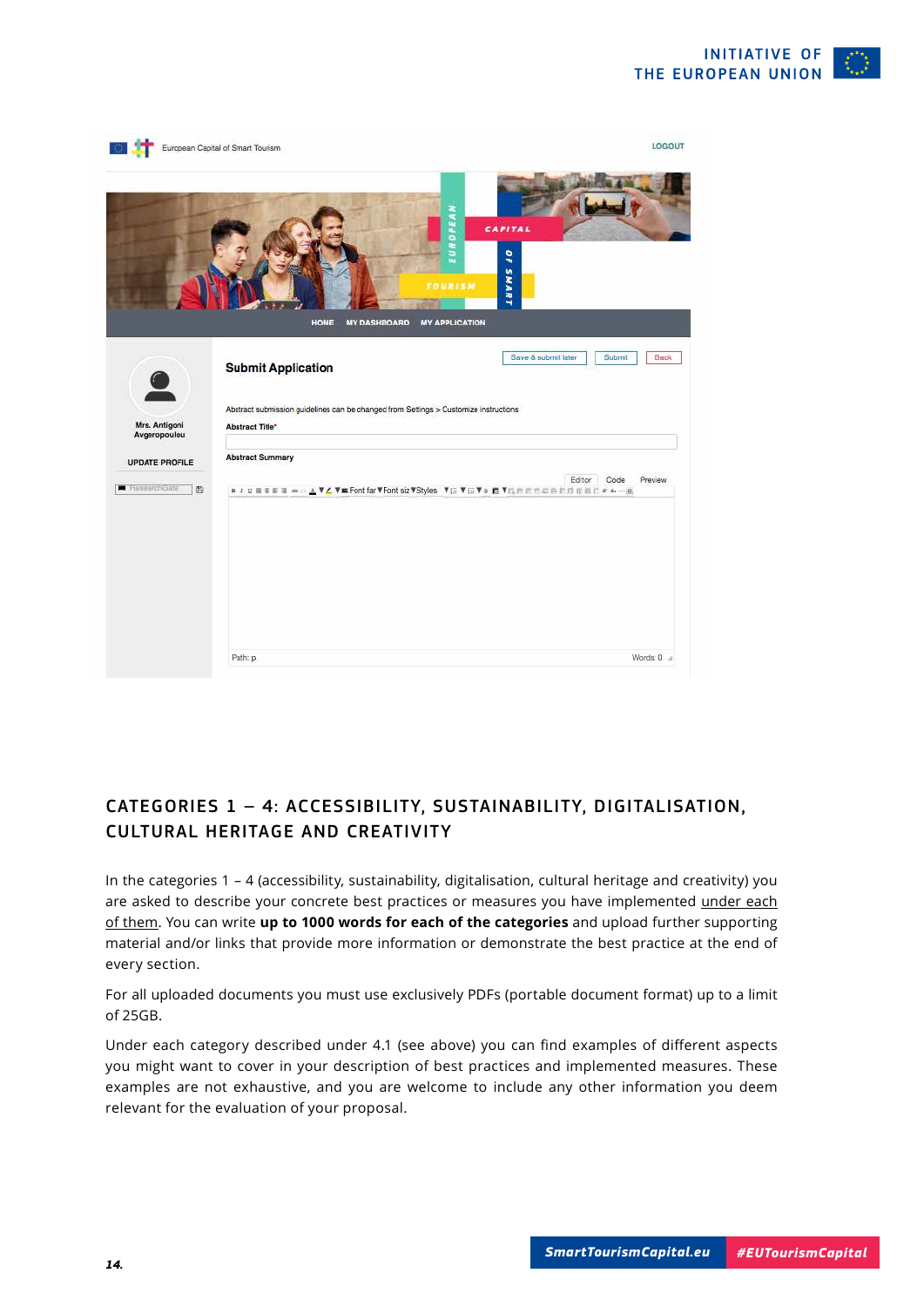#### <span id="page-14-0"></span>PART 3: ADDITIONAL INFORMATION

Please briefly indicate here where or how you first learned about the European Capital of Smart Tourism Initiative.

#### MANDATORY DOCUMENTS TO BE UPLOADED:

At the end of part 3 you will also be asked to upload the **following mandatory documents in support of your application:**

**Proof of Mayor's endorsement:** please download the document under **"How to Apply"** on **[www.SmartTourismCapital.eu](http://www.smarttourismcapital.eu)** or go to the last page of this document. Fill out the Proof of Mayor's endorsement, have it signed by the Mayor and scan it, so you can upload it in a pdf format and attach it to your application.**<sup>5</sup>**

#### 7.2.3 STEP 3: EDITING YOUR PROPOSAL

You can modify your proposal at any time up to the deadline. Once you have finalised your proposal, just click "submit application".

**Your application will not be accessible to the organisers in its draft phase. Only when you click "submit" will it be made accessible for the organisers and passed on to evaluation.**

We are not able to "recover" any un-submitted or draft applications.

#### 7.2.4 STEP 4: SUBMISSION

Please make sure to submit your proposal by the deadline: **16 June 2021 by 17:00 CET.**

Any submissions after this deadline cannot be taken into consideration.

#### 7.2.5 STEP 5: APPLICATION STATUS PAGE

Reaching this step means that your application has been successfully submitted. You should have also received a short e-mail confirmation about the successful submission of your application. If not, please check your spam folder. Please note that confirmation of successful application does not mean the application is valid, admissible or eligible in all respects.

Here you can:

- Download the application. It is advised to download the application to check that it has been correctly sent. The PDF is digitally signed and time stamped.
- Withdraw the application. If the application is withdrawn, it will not be considered for evaluation. A reason for the withdrawal will be requested.

 (**Note:** Once an already submitted application is withdrawn, the withdrawal action can be reversed, but only before the deadline, by simply re-submitting the application).

<sup>5</sup> or the equivalent highest political representative authorised by national law to legally represent the city as specified in the application form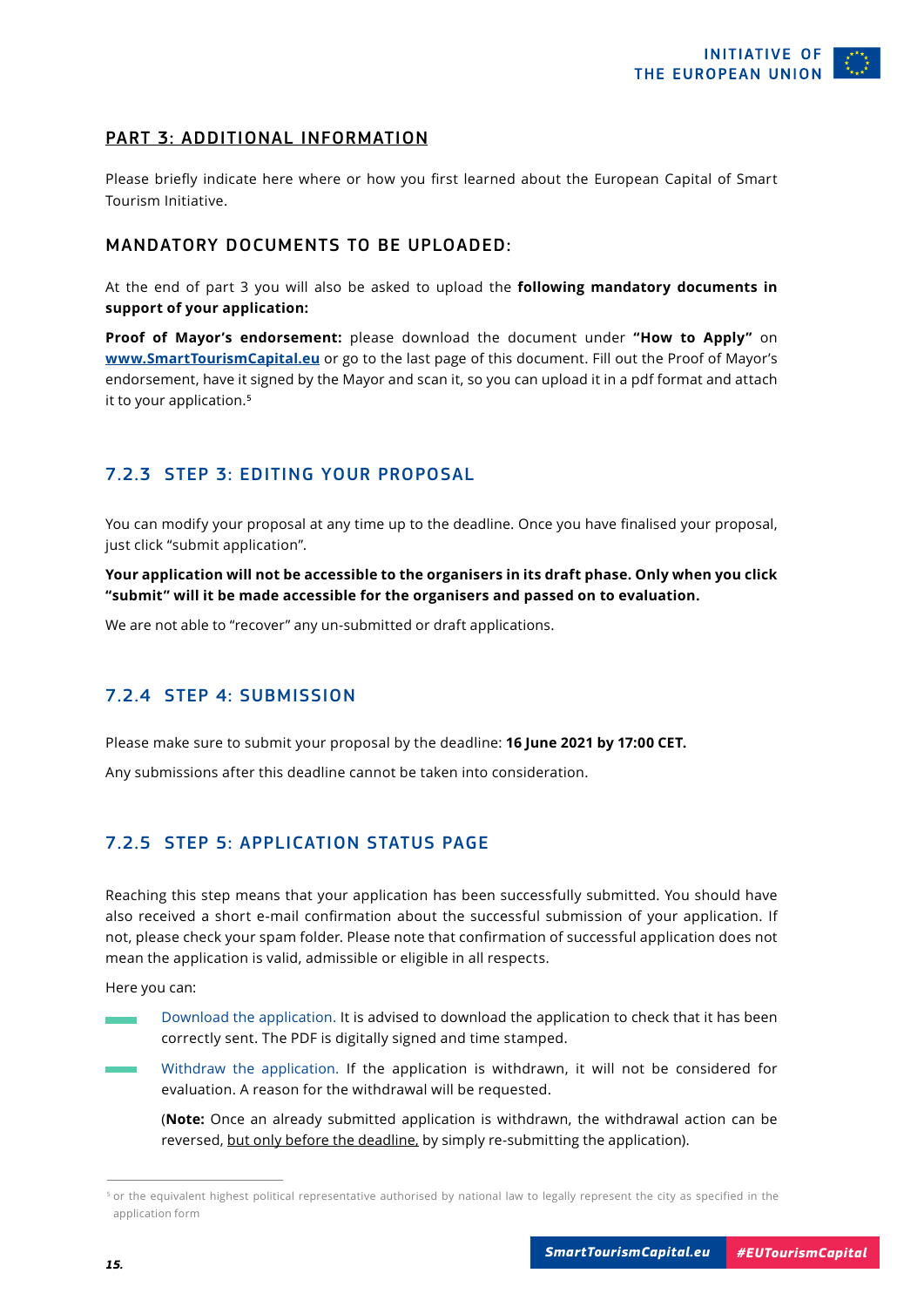#### <span id="page-15-0"></span>7.2.6 GENERAL INFORMATION

Applications must be submitted by **16 June 2021, 17h00 CET.**

After this deadline, the application can no longer be modified. It is however visible in a read-only version.

You can save a draft well before the deadline. The last version of your application submitted before the deadline is the one that will be taken into consideration; no later version can be substituted, and no earlier version can be recovered.

#### **Help & General Assistance**

If you encounter problems in the submission process or have questions about the European Capital of Smart Tourism Initiative, please contact us here: **info@SmartTourismCapital.eu**. The European Capital of Smart Tourism Secretariat will reply not later than one working day.

### 8. PUBLICITY – PROMOTING THE AWARD

#### 8.1 PUBLICITY BY THE WINNERS

Both finalists and winners must contribute to promoting the initiative, contest and its results, by providing targeted information to multiple audiences (including the media and the public) in a strategic and effective manner. Unless the Commission requests or agrees otherwise or unless it is impossible, any communication activity related to the action (including in electronic form, via social media, etc.) must:

- **(a)** display the EU emblem and
- **(b)** include an agreed-upon text which will be decided at a later stage. The text will include the mention of the Award.

When displayed together with another logo, the EU emblem must have appropriate prominence. For the purposes of their obligations, the finalists and winners may use the EU emblem without first obtaining approval from the Commission. This does not, however, give them the right to exclusive use.

Moreover, they may not take the EU emblem, or any similar trademark linked to the initiative for their own use, either by registration or by any other means.

#### 8.2 PUBLICITY BY THE COMMISSION

The Commission may use, for its communication and publicising activities, information relating to the action as well as any other material, such as pictures or audio-visual material that it receives from the participating cities (including in electronic form). In order to better deal with press requests, it is recommended that all applicant cities appoint a dedicated spokesperson to directly react to specific queries.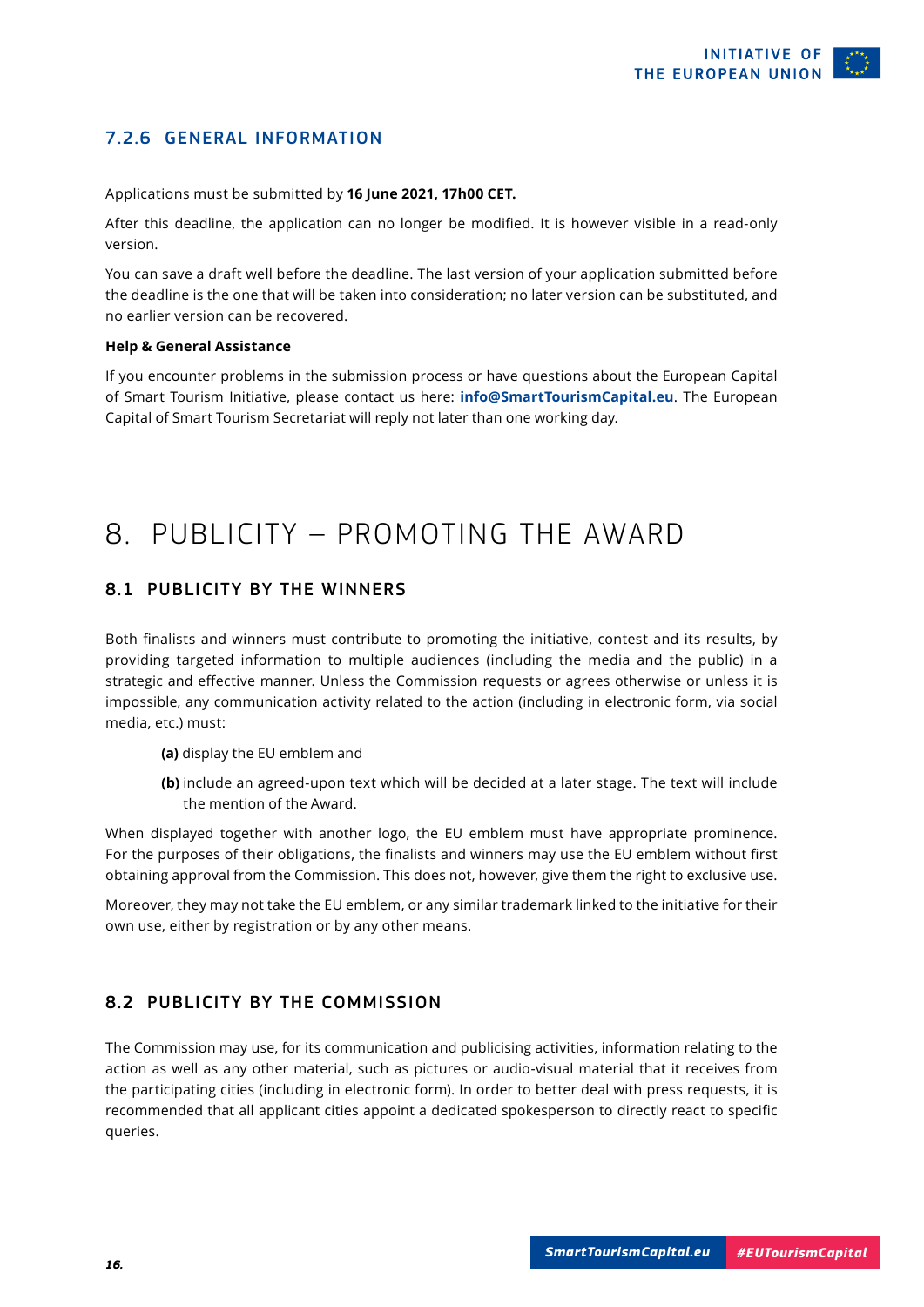<span id="page-16-0"></span>The Commission will publish both the name of finalists and winners, as well as the award's nature and purpose — unless they have requested to waive this publication (because of disclosure risks threatening its security and safety or harm its commercial interest).

Photos and videos taken by the Commission either in preparation of the announcement of winners or during the launching events are the sole property of the Commission.

In line with the objectives of the initiative to foster sharing of best practices, the European Commission can publicise best practices submitted by the cities during the application phase in the report/ compendium, on the website or by other means. With the submission of your application you mark your agreement that the contents of the application and accompanying material can be used for this purpose.

#### 8.3 LAUNCHING EVENTS IN WINNING CITIES

To mark the official start of each city's year as a European Capital of Smart Tourism, a 'Launching Event' will be organised, in each winning city. The launching event will take place in the 2022 European Capitals of Smart Tourism during the first six weeks of 2022.

The objective of the event is to kick-off the year of activities the winning cities will implement as the European Capital of Smart Tourism and attract attention of media, local stakeholders, other European cities and tourism industry. The event will showcase the city's smart practices in tourism, the programme to be implemented and contribute to its EU-wide visibility. Wide media coverage and participation of representatives from EU institutions is foreseen.

### 9. LEGAL NOTICE

#### 9.1 DISSEMINATION AND EXPLOITATION OF RESULTS

The winners must comply with the following obligations:

Processing of personal data:

- Processing of personal data by the Commission: Any personal data will be processed by the Commission under Regulation No 45/2001.**6** All finalists and winners consent that the Commission publishes the following information:
- Name
- **Country/City**
- Their activities in relation to the award in whatever form and medium.
- Processing of personal data by the participants: the participants must process personal data in compliance with applicable EU and national law on data protection (including authorisations or notification requirements, if any).

<sup>6</sup> Regulation (EC) No 45/2001 of the European Parliament and of the Council of 18 December 2000 on the protection of individuals with regard to the processing of personal data by the Community institutions and bodies and on the free movement of such data (OJ L 8, 12.01.2001, p.1)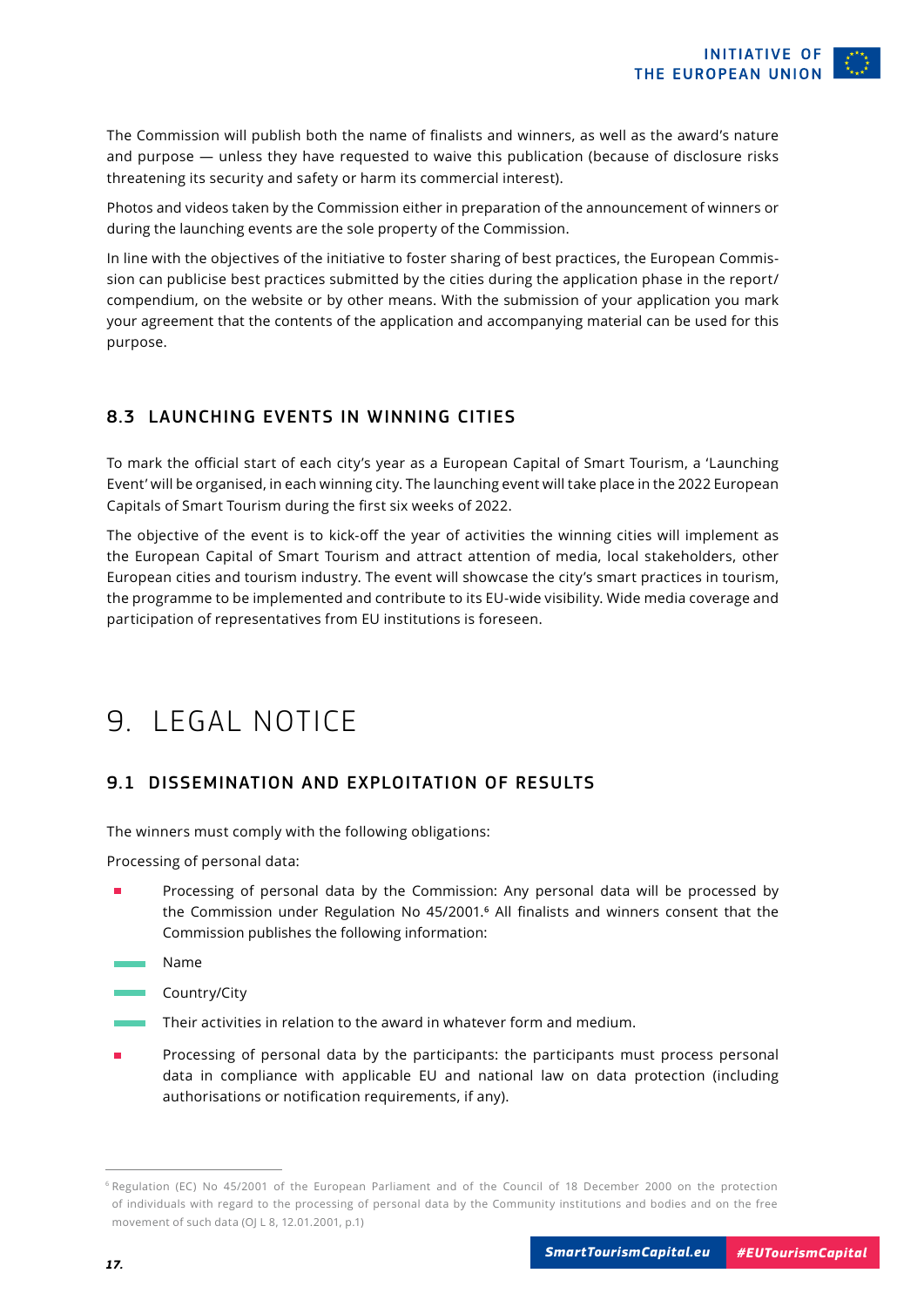#### <span id="page-17-0"></span>9.2 CONFLICT OF INTERESTS

The participants must take all measures to prevent any situation where the impartial and objective award is being compromised for reasons involving economic interest, political or national affinity, family or emotional ties or any other shared interest ('conflict of interests').

They must inform the Commission without delay of any situation constituting or likely leading to a conflict of interests and immediately take all the necessary steps to rectify this situation.

To avoid conflict of interest both by participants and members of the jury, the Commission may verify that the measures taken are appropriate and may require additional measures to be taken by a specified deadline.

#### 9.3 LIABILITY FOR DAMAGES

The Commission cannot be held liable for any damage caused to the participants or to third parties as a consequence of the award, including for gross negligence.

The Commission cannot be held liable for any damage caused by any of the participants in the context of the award.

Participants shall indemnify and hold harmless the Commission and any of its affiliates, employees, agents, officers or sub-contractors with respect to all claims, demands, actions, costs, expenses, losses, damages and all other liabilities arising from or incurred by reason of the actions and/or omissions of the participants in relation to this competition.

#### 9.4 CHECKS, AUDITS AND INVESTIGATIONS

The Commission, the European Anti-Fraud Office (OLAF) and the European Court of Auditors may carry out checks, audits and investigations in relation to the award.

#### 9.5 WITHDRAWAL OF THE TITLE AND AWARD

The Commission reserves the right to withdraw the award after it has been granted if it finds out that:

- **(a)** false information, fraud or corruption was used to obtain it
- **(b)** a winner was not eligible or should have been excluded
- **(c)** a winner is in serious breach of its obligations stated under 3.3.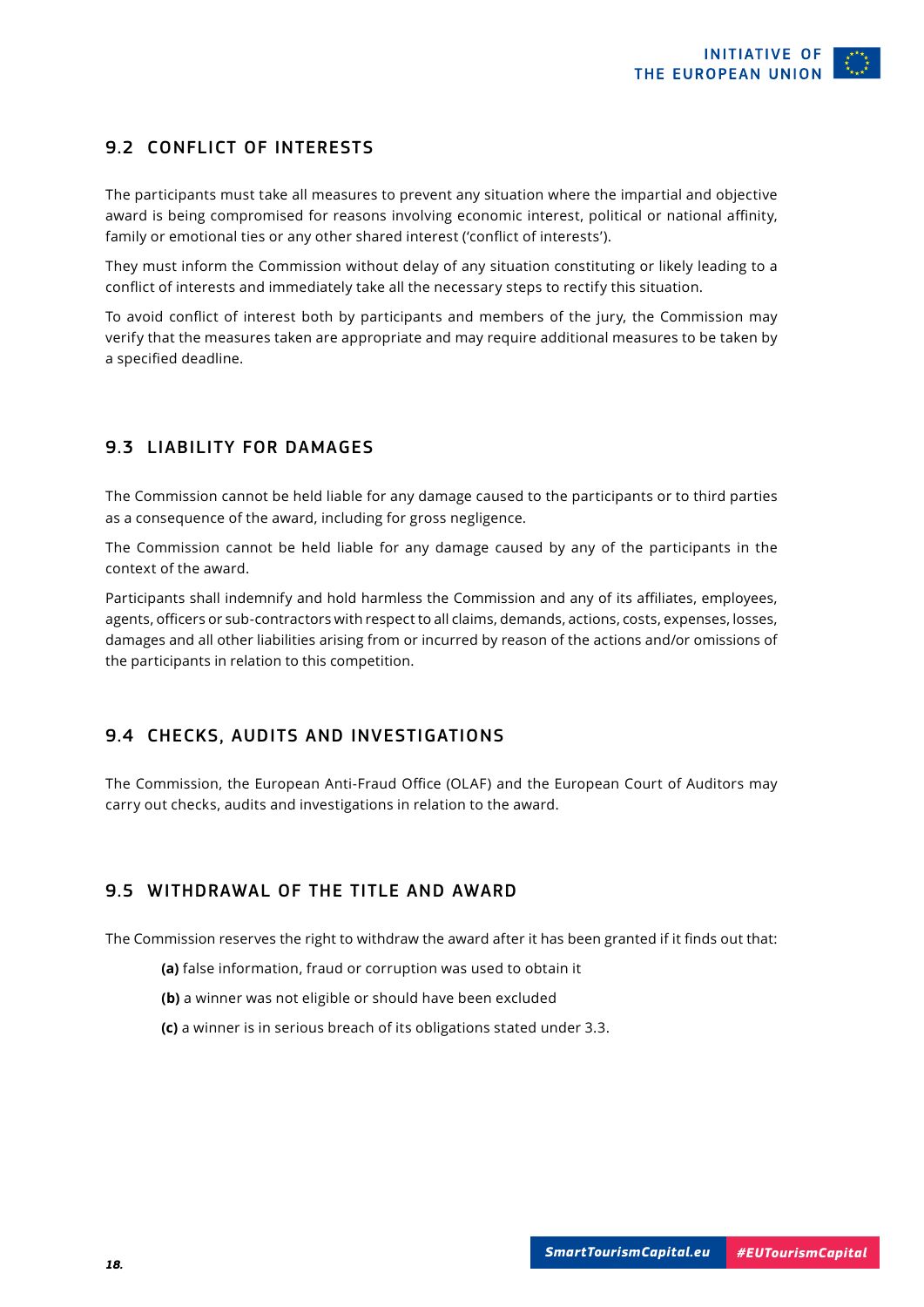#### <span id="page-18-0"></span>9.6 CANCELLATION OF THE CONTEST

The Commission may cancel the contest or decide not to grant the award — without any obligation to compensate participants — if:

- **(a)** no applications are received
- **(b)** the jury does not find a winner
- **(c)** the winner is not eligible or must be excluded

#### 9.7 COMPLAINTS

Complaints against decisions negatively affecting the rights of a participant or winner can be brought before the General Court — or, on appeal, the Court of Justice of the European Union — under Article 263 of the Treaty on the Functioning of the EU (TFEU).

# 10. CONTACT

For more information, please check the award website **[www.SmartTourismCapital.eu](http://www.smarttourismcapital.eu)** or contact the award secretariat: **info@SmartTourismCapital.eu**

In case of questions, please also refer to the FAQs on the website: **[www.SmartTourismCapital.eu.](http://www.smarttourismcapital.eu)**